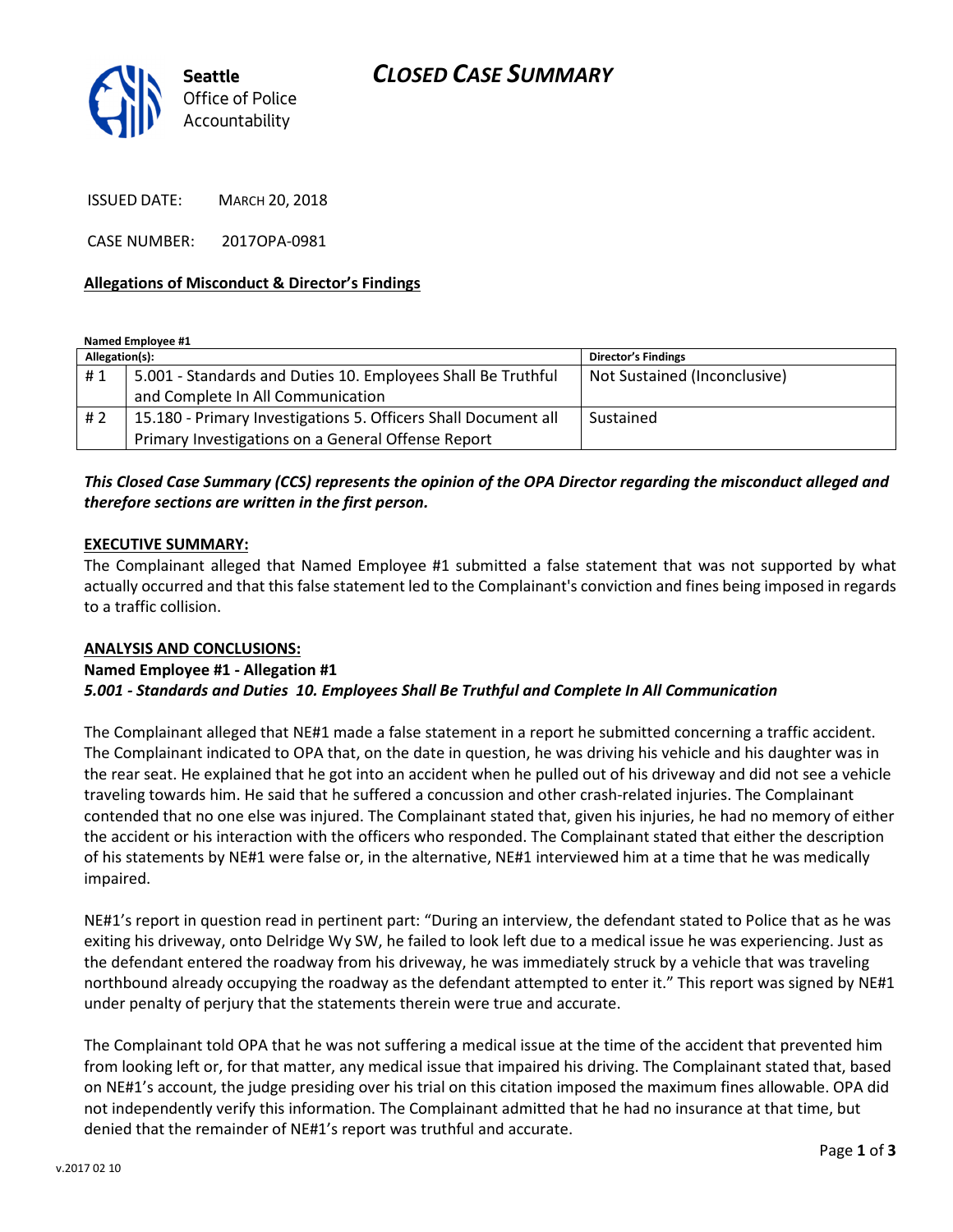# CLOSE CASE SUMMARY

OPA CASE NUMBER: 2017OPA-0981

Seattle

Office of Police Accountability

During its investigation, OPA interviewed the other officer who responded to the accident. The officer indicated that he spoke to both the Complainant and the Complainant's daughter in the immediate aftermath of the accident. The officer recounted that the Complainant stated that he did not see the vehicle traveling towards him but that he did not provide a reason for why he did not see it. The officer said that he conveyed the substance of the driver's statement to NE#1. He stated that he also told NE#1 that the driver was a little "loopy." The officer recounted that he was informed by the Seattle Fire Department that the Complainant probably had a concussion and was potential knocked unconscious. This was corroborated by the Complainant's daughter who said that she was trying wake her father up after the accident. The officer recalled that the Complainant's wife came out of their apartment and stated that the Complainant was a diabetic, but that he was fine when he left to take their daughter to school.

The officer stated that he did not recall ever being told by the Complainant that the Complainant could not look left due to a medical condition that he was experiencing. The officer further stated that, as far as he knew, he never told NE#1 this information.

OPA attempted to interview NE#1 during its investigation. However, at the time of the investigation of this case, OPA learned that NE#1 had left the employment of SPD. OPA attempted to contact NE#1 to schedule him for an interview; however, he never responded and OPA was unable to interview him relating to this case.

OPA obtained the In-Car Video (ICV) recordings for both NE#1 and the other officer who responded. The ICV captured the entirety of the officers' conversations with the Complainant, the Complainant's daughter, and the other driver involved in the accident.

The ICV reflected that the Complainant was clearly disoriented from the accident. When asked, he told the other officer that he had taken medication for diabetes but that this medication did not make him "loopy." His wife also could be heard telling the officer that, while her husband suffered from diabetes, he was fine when he left their apartment moments before. Based on my review of the ICV, the Complainant never told the officer that he unable to look left to see the oncoming vehicle because of a medical condition.

When NE#1 arrived on the scene, his conversation with the other officer was recorded. The officer told NE#1 that the Complainant had not seen the other car and was disoriented from the crash. The officer stated to NE#1 that the Complainant's wife reported that he was diabetic but that he was fine when he left their apartment five minutes prior. Based on my review of the ICV, the officer never reported to NE#1 that the Complainant was unable to look left to see the oncoming vehicle because of a medical condition.

NE#1's communications with the involved parties and witnesses was also recorded. Based on my review of the ICV, no one ever told NE#1 that the Complainant was unable to look left to see the oncoming vehicle because of a medical condition.

SPD Policy 5.001-POL-10 requires that SPD employees be truthful and complete in all communications.

Here, based on my review of the record, NE#1's report was clearly inaccurate and not complete. There was no evidence whatsoever that the Complainant was unable to look left and see an oncoming car due to a medical condition. Moreover, while NE#1 did suffer from diabetes and take medication for that illness, it was clearly